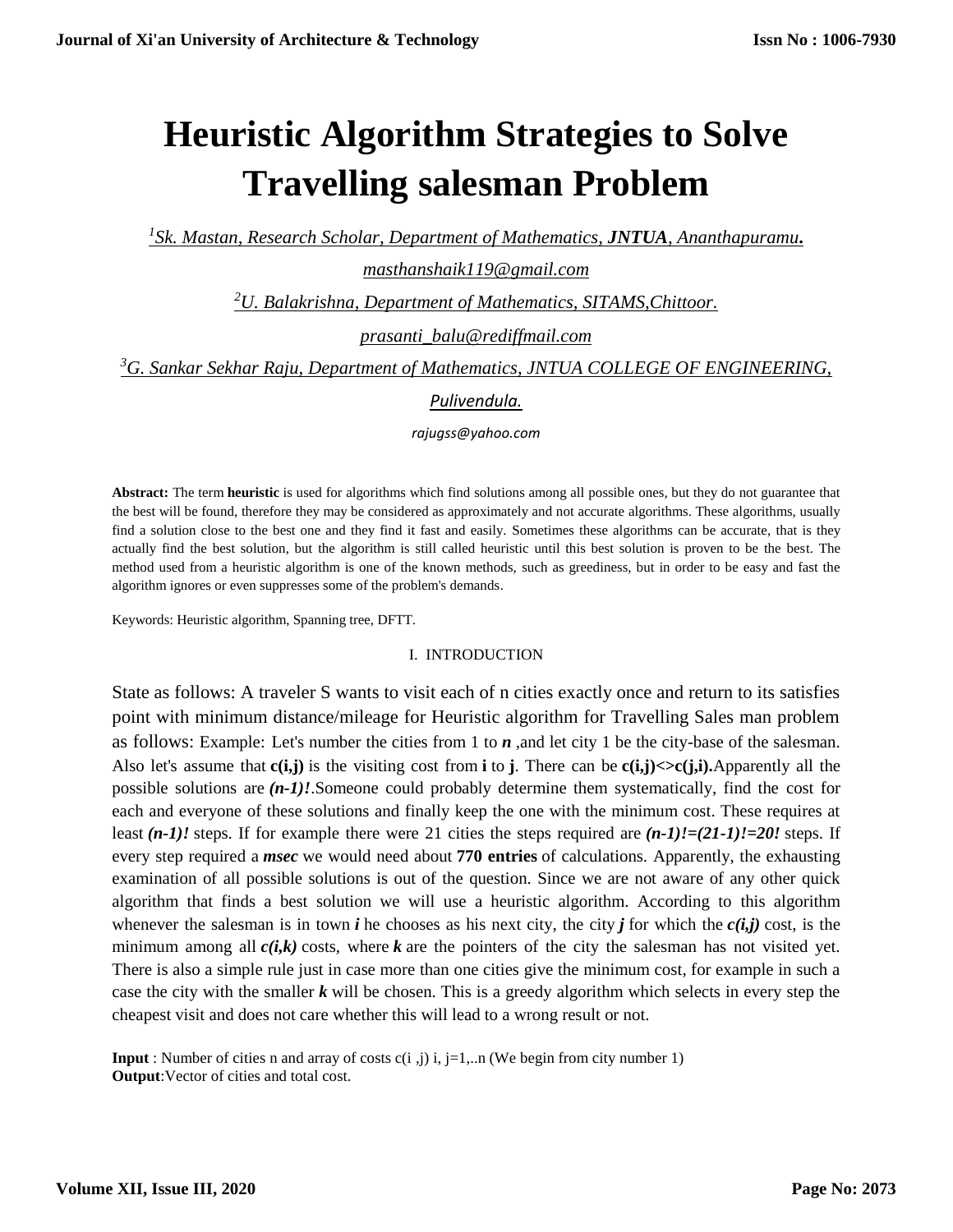- (\* starting values \*)
- $C=0$
- cost=0
- $\bullet$  visits=0
- $e=1$  (\*e=pointer of the visited city)
- (\* determination of round and cost)
- $\bullet$  for  $r=1$  to n-1 do
- o choose of pointer j with

```
\circ minimum=c(e,j)=min{c(e,k);visits(k)=0 and k=1,..,n}
```
- o cost=cost+minimum
- $\circ$   $e=i$
- $C(r)=j$ 
	- end r-loop
	- $C(n)=1$
	- $cost = cost + c(e,1)$

We can find situations in which the TSP algorithm don't give the best solution. We can also succeed on improving the algorithm.For example we can apply the algorithm t times for t different cities and keep the best round every time.We can also unbend the greeding in such a way to reduce the algorithm problem ,that is there is no room for choosing cheep sides at the end of algorithm because the cheapest sides have been exhausted.



Now to calculate five cities of Route and Total distance of rules hold:

| Route         | <b>Total Distance (Rules)</b> |  |  |
|---------------|-------------------------------|--|--|
| $A-B-D-C-E-A$ | 610                           |  |  |
| $A-C-B-D-E-A$ | 598                           |  |  |
| $A-D-B-C-E-A$ | 728                           |  |  |
| $A-B-E-D-C-A$ | 458                           |  |  |

Minimal spanning tree (MST) for Heuristic Algorithm solving to the DFTT length is exactly twice the MST's weight MST weight is not more than length of optimal Tour. Skipping visities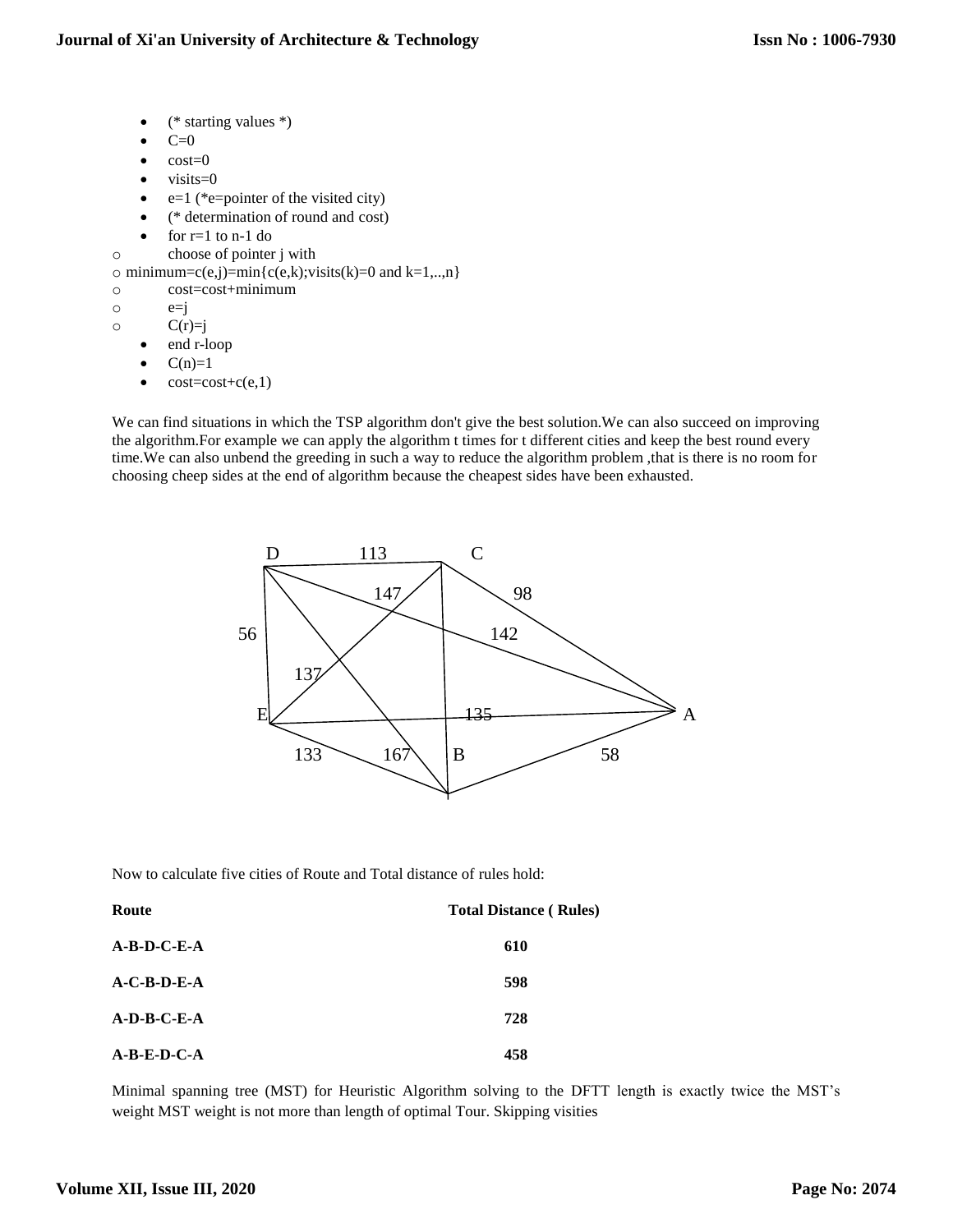|                | A | B | $\mathsf{C}$ | D  | ${\bf E}$ |
|----------------|---|---|--------------|----|-----------|
| $\mathbf{A}$   |   | 3 | 4            | 9  | 6         |
| $\overline{B}$ | 3 |   | 5            | 12 | 9         |
| $\overline{D}$ | 4 | 5 |              |    | 10        |
| E              | 6 | 9 | 10           | 8  |           |

Nodes along the DFTT give a tour that is at most as long as the DFTT (Depth First Tree Tour) is triangular inequalities the tour length is at most twice the optimal length  $15+10+25+30+25 = 105$ ,  $2 * 60 = 120$ .

We solve another spanning tree of Heuriastic alogithm for solving problem as hold:

The spanning tree is A-B-C-D-E-A is 29.

The matrix form and diagram as follows:



Algorithms are two types: Algorithms: Design, Domain knowledge, any language, H/W & OS, Analyze. Programe: Implementation, Programmer, Programme language H/W & OS and testing.

Characterization of Algorithmn: Input, output definiteness, finiteness and Effectiveness.

For solving Travelling Salesman Problem by Heuristic Algorithm example as hold:

 $g(i, s) = \frac{\min}{k \in S} \{C_{ik} + g(k, S - \{k\}\}\)$  based on this formula to find different types states to be calculated.  $\begin{array}{c} 5 \\ 6 \end{array}$  $10 \t15 \t20$  $\begin{bmatrix} 5 & 0 & 9 & 10 \\ 6 & 13 & 0 & 13 \end{bmatrix}$ 6 13 0 12 8 8 9 0

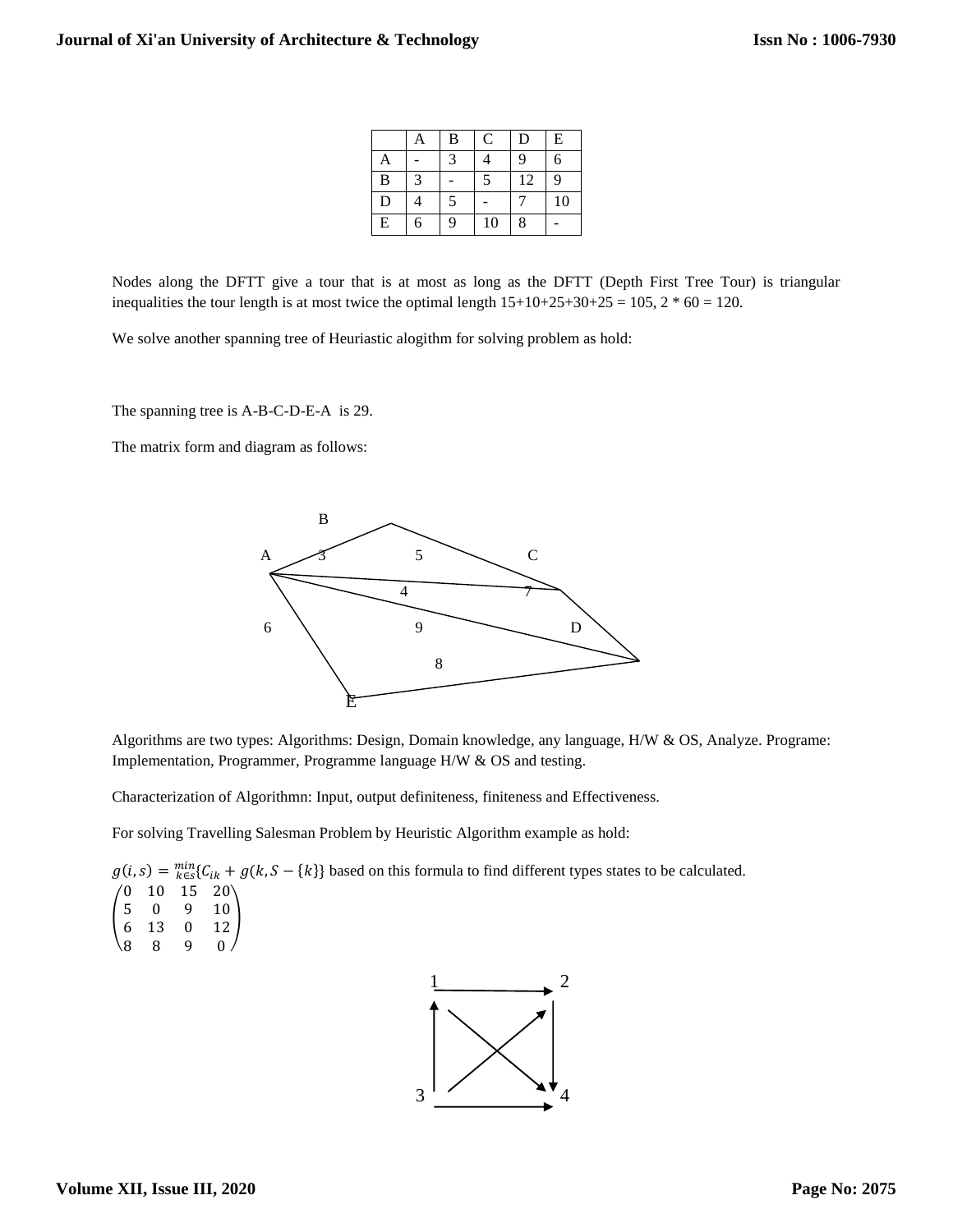The shortest route of Heuriastic Algorithm is  $g(1, {2,3,4}) = \min_{k \in (2,3,4)} C_{ik} + g(k, {2,3,4}) - \{k\}$ 



Finally the above shortest all routes of Heuristic Algorithm results are hold:

$$
g(2,4) = 5; g(3,4) = 6; g(4,4) = 8.
$$
  
\n
$$
g(2,(3)), g(2,(4)), g(3,(2)), g(3,(4)), g(4,(2)).
$$
  
\n
$$
g(2,(3)) = 15, g(2,(4)) = 18, g(3,(2)) = 18, g(4,(2)) = 20, g(4,(2)) = 13, g(4,(3)) = 15
$$
  
\n
$$
g(2,(3,4)) = 25; g(3,(2,4)) = 25; g(4,(2,3)) = 23 \text{ finally } g(1,(2,3,4)) = 35
$$

The shortest route of Heuristic Algorithm is 35.

The computational complexity theory makes it possible to validate the concepts of "easy" and "hard" problems and the distinction among them. Problems can be formally classified based on their complexity and if a problem strictly belongs to the family of NP-hard or complete problems, we know in advance that there is little chance of finding an efficient and exact algorithm to solve it. The algorithm for such a problem has an execution time bursting for increasing problem sizes, and in majority cases is not feasible for most practical purposes. Computers are playing every effective role in solving different complex problems but the matter of fact is that some problems are fundamentally harder to solve. Although, for some problems it is possible to develop intelligent algorithms that solve the problems expeditiously, however, it seems substantially hard even in some cases impossible to come up with any solution [24]. Davendra [13] defined TSP as, "Given a set of cities of different distances away from each other, and the objective of TSP is to find the shortest path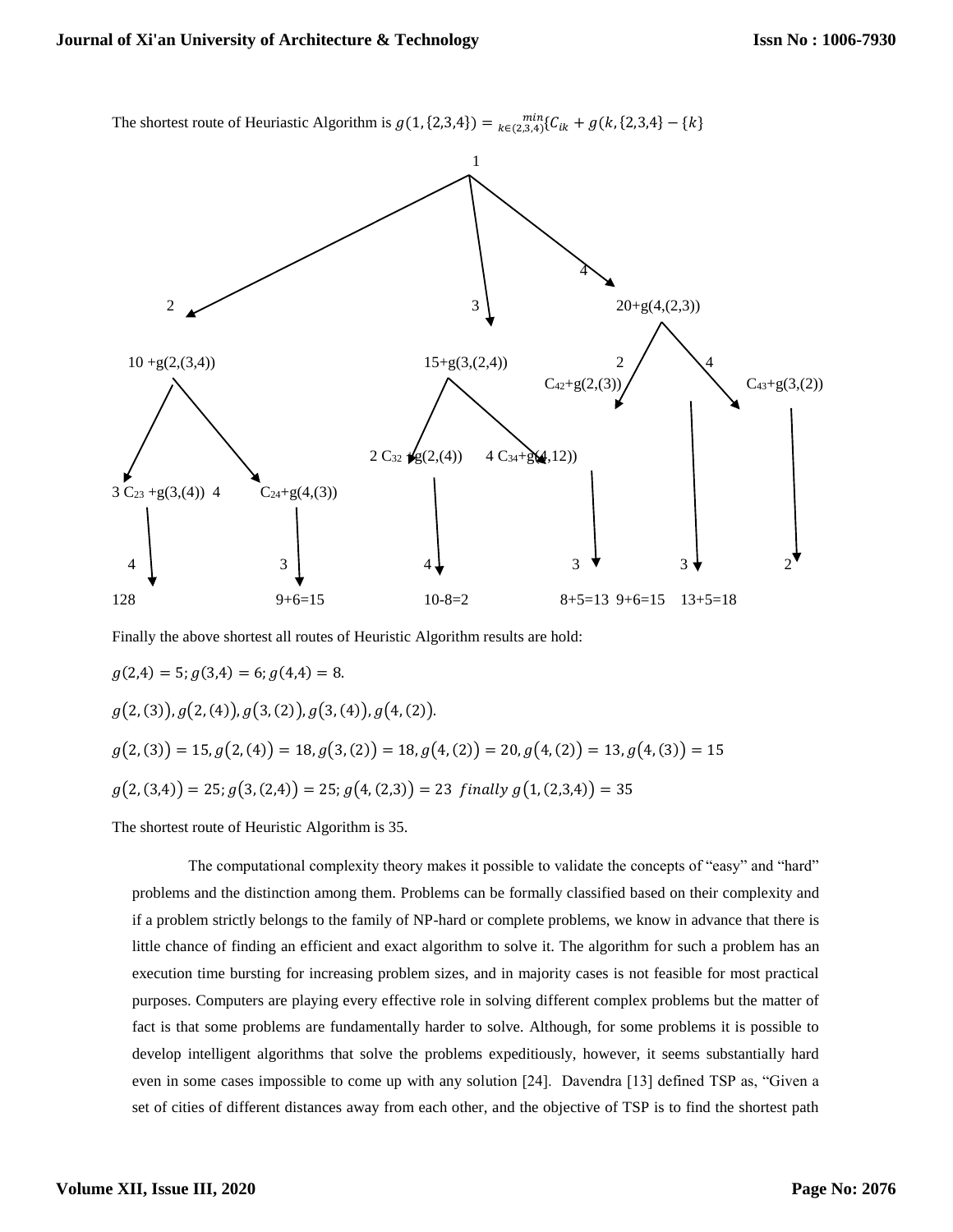for a salesperson to visit every city exactly once and return back to the origin city". TSP is an important applied problem with many fascinating variants; like theoretical mathematics, computer science, NP hard problem, combinatorial optimization and operation research [25]. TSP is classified as symmetric, asymmetric and multiple TSP based on the distance and direction between two cities in a graph (Figure 1). If distance between two cities is same in each direction it is symmetric with undirected nature otherwise it is asymmetric.



The core objective of TSP is to minimize the total traveling cost of object around tours. In order to understand TSP, let us explore the given below example. Figure 2 shows the road distance between the three towns i.e. ABC and additionally assume that a salesperson, whose business is to sells lubricant items to different companies located in these three cities, must travel (starting from home). Here the decimal values near the line edges in the diagram are the driving distances between the cities. In this example, we are assuming that we have a symmetric TSP i.e. the cost in going from A to B is the same as the cost in going from B to A but in asymmetric TSP the cost could not be the same between the two points.

In the given situation, one question arises in mind that how many TSP tours could be? The general answer to this question is, for the complete graph with n vertices, the number of different TSP routes would be Equation (1).



Let us calculate the cheapest tour by working on above Figure 2.

HABCH 82+140+90+52=364

HACBH□82+102+90+69=343

HCABH 52+102+140+69=363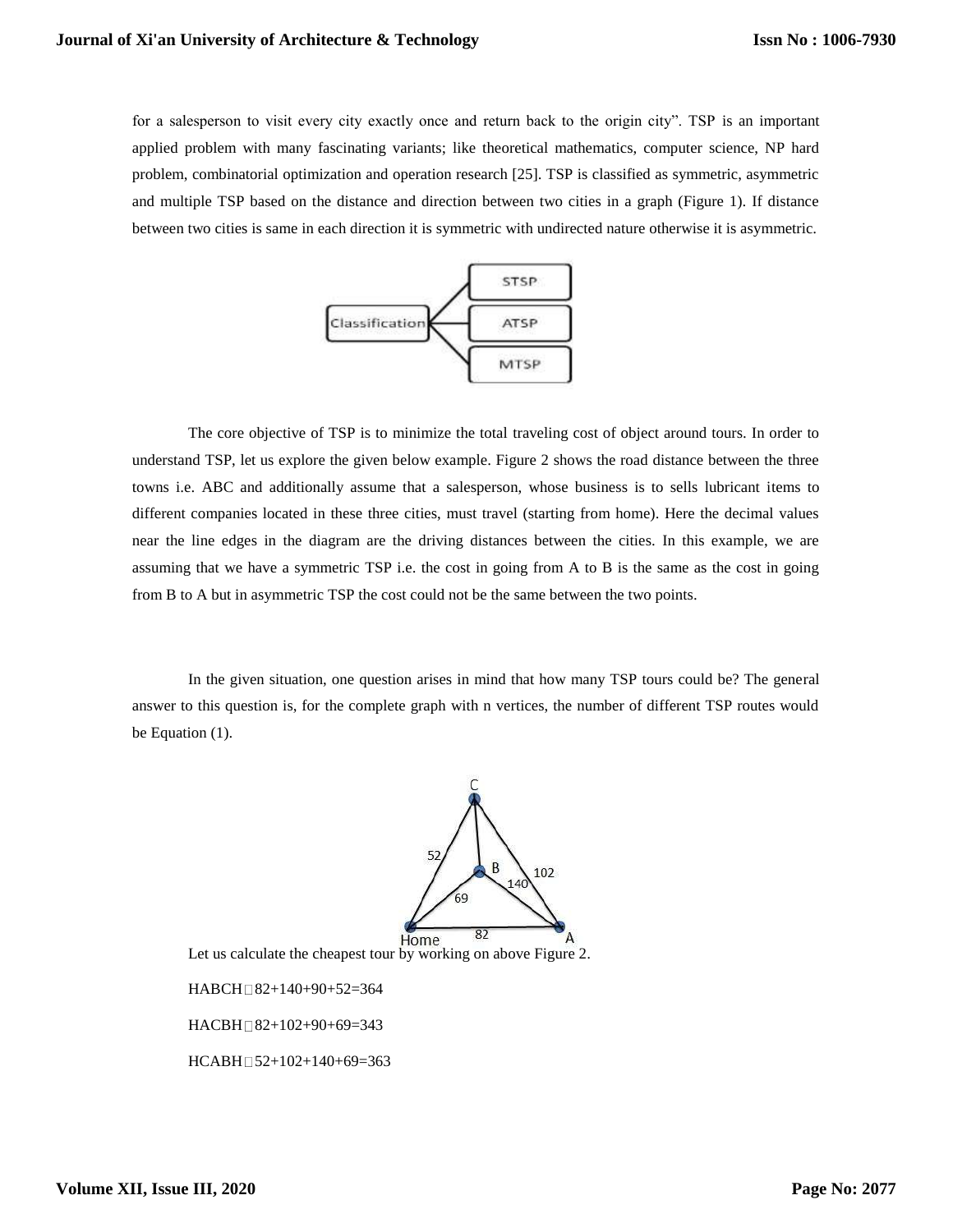Thus, going from H to A, then to C, then to B and then back H could be the best choice.

#### **. Related Work**

In literature TSP is used in two forms: i) combinatorial optimization version and ii) decision version. In first version it is used to find a minimum Hamiltonian cycle and in later version to check the existence of smaller graph.

Theoretical computer science and operations research, both fields of combinatorial optimization contains TSP. In this problem, set of cities are given with their distances to find the shortest route to each city without visiting a city twice. In 1930, it was first formulated as a mathematical model and applied to so many areas to find their optimal solutions e.g., Clustering of array of data [1], Handling of a warehouse materials [2] and crystal structure analysis [3]. Resource constrained scheduling problem with aggregate deadline also solved with TSP [4]. Researches [5, 6] took orienteering and prize collection problems as special cases of resource constrained TSP. One of the best known and more complex combinatorial problem is Vehicle routing problem, to determine the order of vehicle for customers serving from fleet of vehicles, is being solved by TSP [7].

#### **Discussions**

Previous section demonstrates the different methodologies to solve NP-hard TSP problem approximately. Although, different techniques had been devised previously, but, all available techniques are not efficient in terms of solution time and quality. Comparison by Maredia [10] shows that Nearest Neighbor heuristic works well but it is not sure that it will give us solutions good as brute force. Moreover, greedy approach is not a good approximation technique for TSP. Comparison of Branch and bound technique with brute force method is presented in Figure 3 (data extracted from Maredia [10]). SA algorithm obtains has ability to find the good quality final solutions by mechanism of gradually going from one solution to the next. The main difference of SA from the 2-opt is that the local optimization algorithm is often restrict their search for the optimal solution in a downhill direction which mean that the initial solution is changed only if it results in a decrease in the objective function value**.** However, it is shown by Kim et al. [11] that 2-opt algorithm works well when the problem size is less than 50 cities. For comparison of the approaches we are referring to data Kim et al. [11]. Data extracted from Kim et al. [11] is plotted in Figure 4 and 5, according to results it is obvious that the solution of TSP using the neural network outperforms than all other approaches for all problem sizes. However, if we compare the time consumed to solve the problems, it is easy to realize that neural network approach is taking much more time as compared to others. Genetic algorithm has been used for many optimization problems; however, the use of genetic algorithm for TSP has disadvantages of premature convergence and poor local search capability. These disadvantages can be overcome by adaptation of other efficient working algorithms e.g., artificial immune systems [13].

#### **Conclusion and Recommendations**

This paper provides the survey of different heuristics used to solve TSP. First, an example of TSP is presented to give the idea of TSP. This survey is limited to some selected approaches because it is not possible to cover all approaches here. So, only most relevant approaches are discussed here. Although a number of heuristics had been devised however; some are efficient with respect to time and some are outperforming in solution quality.